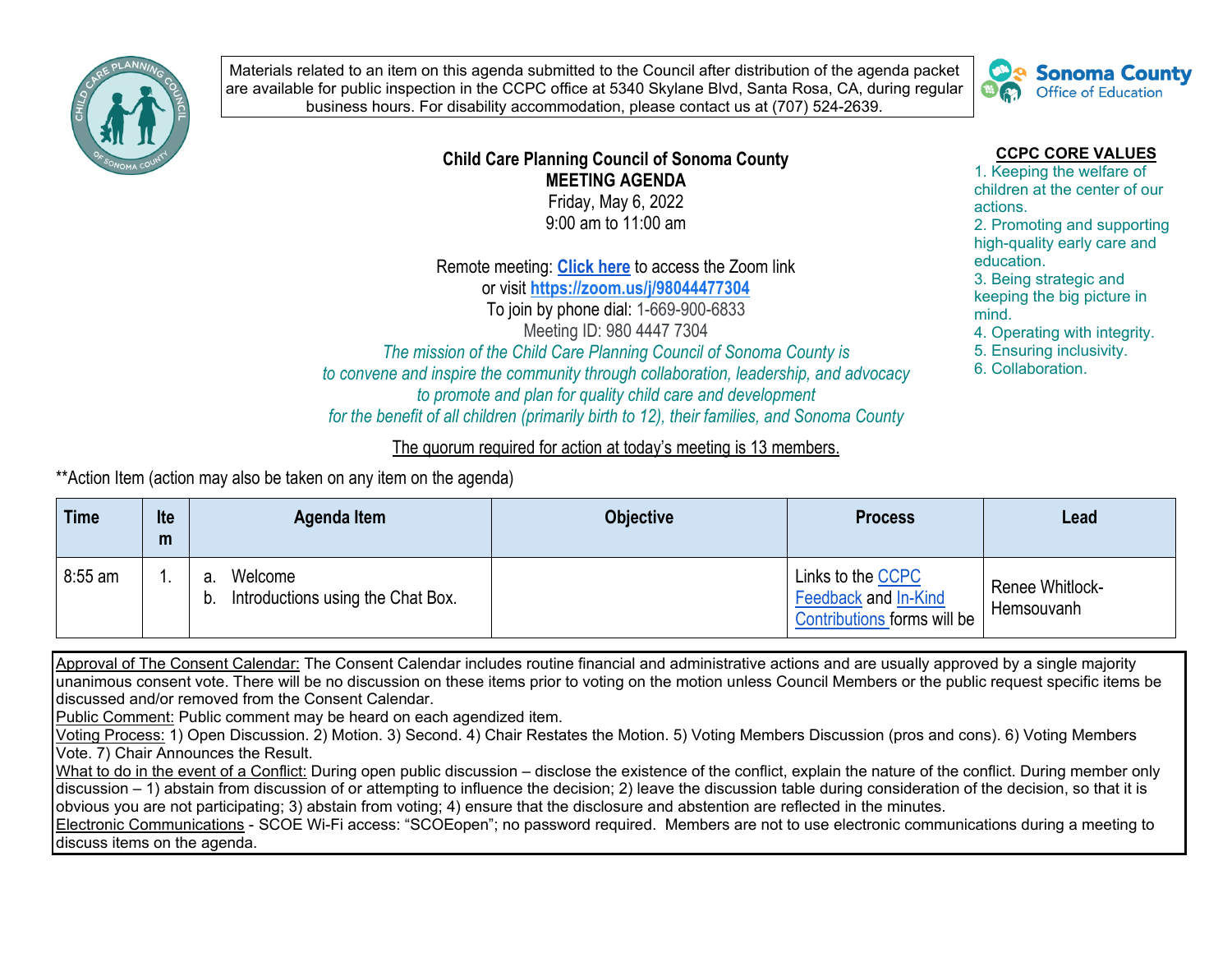| <b>Time</b> | <b>Ite</b><br>m | <b>Agenda Item</b>                                                                                                     | <b>Objective</b>                                                                           | <b>Process</b>                                                                                                                                       | Lead                          |
|-------------|-----------------|------------------------------------------------------------------------------------------------------------------------|--------------------------------------------------------------------------------------------|------------------------------------------------------------------------------------------------------------------------------------------------------|-------------------------------|
|             |                 | Feedback and In-Kind Contributions<br>$C_{-}$<br>Reminder<br>d. Roll Call Vote and public comment<br>period reminders. |                                                                                            | available in the Chat Box<br>and emailed after the<br>meeting.                                                                                       |                               |
| $9:00$ am   | 2.              | Call to order**                                                                                                        |                                                                                            | Co-Chair action and<br>information.<br>Establish a quorum<br><b>Make Motion</b><br><b>Roll Call Vote</b>                                             | Renee Whitlock-<br>Hemsouvanh |
| $9:05$ am   | 3.              | Approval of/Revisions to Agenda**                                                                                      | Agreement on topics for the meeting                                                        | Action item<br><b>Make Motion</b><br><b>Roll Call Vote</b>                                                                                           | Renee Whitlock-<br>Hemsouvanh |
| $9:10$ am   | 4.              | Consent Calendar**<br>CCPC Meeting Minutes of 4/1/2022                                                                 | Approve record of the previous meeting                                                     | Action item<br><b>Make Motion</b><br><b>Roll Call Vote</b><br>Please abstain if you<br>were not in attendance<br>at the previous Council<br>meeting. | Renee Whitlock-<br>Hemsouvanh |
| $9:15$ am   | 5.              | Hot Topic Presentation: Our Kids Our<br>Future                                                                         | Presentation to learn more about the Our<br>Kids Our Future: Ballot Measure<br>Initiative. | Presentation / Q&A                                                                                                                                   | Ananda Sweet                  |
| $9:50$ am   | 6.              | <b>Status of Child Care</b>                                                                                            | Update on the status of child care                                                         | Share information                                                                                                                                    | Melanie Dodson                |

CCPC • Sonoma County Office of Education

5340 Skylane Boulevard • Santa Rosa, CA 95403 • Phone: (707) 524-2639 • Fax: (707) 524-2666

[ccpc@scoe.org](mailto:ccpc@scoe.org) • [www.scoe.org/ccpc](http://www.scoe.org/ccpc)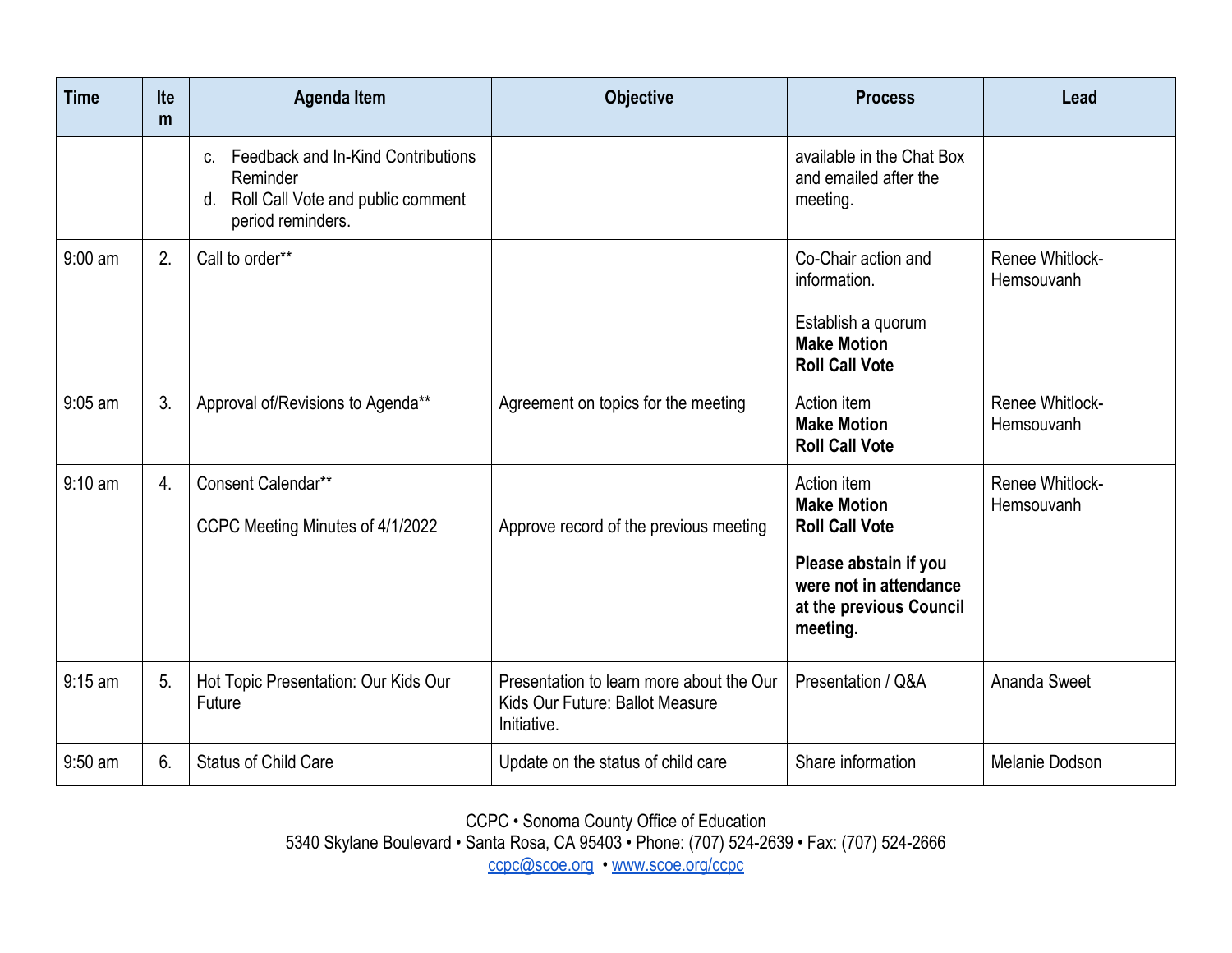Materials related to an item on this agenda submitted to the Council after distribution of the agenda packet are available for public inspection in the CCPC office at 5340 Skylane Blvd, Santa Rosa, CA, during regular business hours. For disability accommodation, please contact us at (707) 524-2639.

| <b>Time</b> | <b>Ite</b><br>m | Agenda Item                                                                                                                                                   | <b>Objective</b>                                                                                                                                                                                                                                                                                                     | <b>Process</b>                                             | Lead                          |
|-------------|-----------------|---------------------------------------------------------------------------------------------------------------------------------------------------------------|----------------------------------------------------------------------------------------------------------------------------------------------------------------------------------------------------------------------------------------------------------------------------------------------------------------------|------------------------------------------------------------|-------------------------------|
| $10:00$ am  |                 | AB 361: Brown Act<br>Teleconferencing/Virtual Meeting<br>Requirements/ Determination to continue<br>to hold future Council Meetings Via<br>Teleconferencing** | Ongoing determination to safely hold<br>Child Care Planning Council of Sonoma<br>County Public meetings to prevent the<br>transmission of COVID-19.<br>Resolution first adopted on 10/1/21.<br>Ongoing determination was made on<br>10/29/21, 11/15/21, 12/17/21, 1/14/22,<br>2/4/22, 3/4/22, 4/1/2022, and 4/29/22. | Action item<br><b>Make Motion</b><br><b>Roll Call Vote</b> | Renee Whitlock-<br>Hemsouvanh |

Approval of The Consent Calendar: The Consent Calendar includes routine financial and administrative actions and are usually approved by a single majority unanimous consent vote. There will be no discussion on these items prior to voting on the motion unless Council Members or the public request specific items be discussed and/or removed from the Consent Calendar.

Public Comment: Public comment may be heard on each agendized item.

Voting Process: 1) Open Discussion. 2) Motion. 3) Second. 4) Chair Restates the Motion. 5) Voting Members Discussion (pros and cons). 6) Voting Members Vote. 7) Chair Announces the Result.

What to do in the event of a Conflict: During open public discussion – disclose the existence of the conflict, explain the nature of the conflict. During member only discussion – 1) abstain from discussion of or attempting to influence the decision; 2) leave the discussion table during consideration of the decision, so that it is obvious you are not participating; 3) abstain from voting; 4) ensure that the disclosure and abstention are reflected in the minutes.

Electronic Communications - SCOE Wi-Fi access: "SCOEopen"; no password required. Members are not to use electronic communications during a meeting to discuss items on the agenda.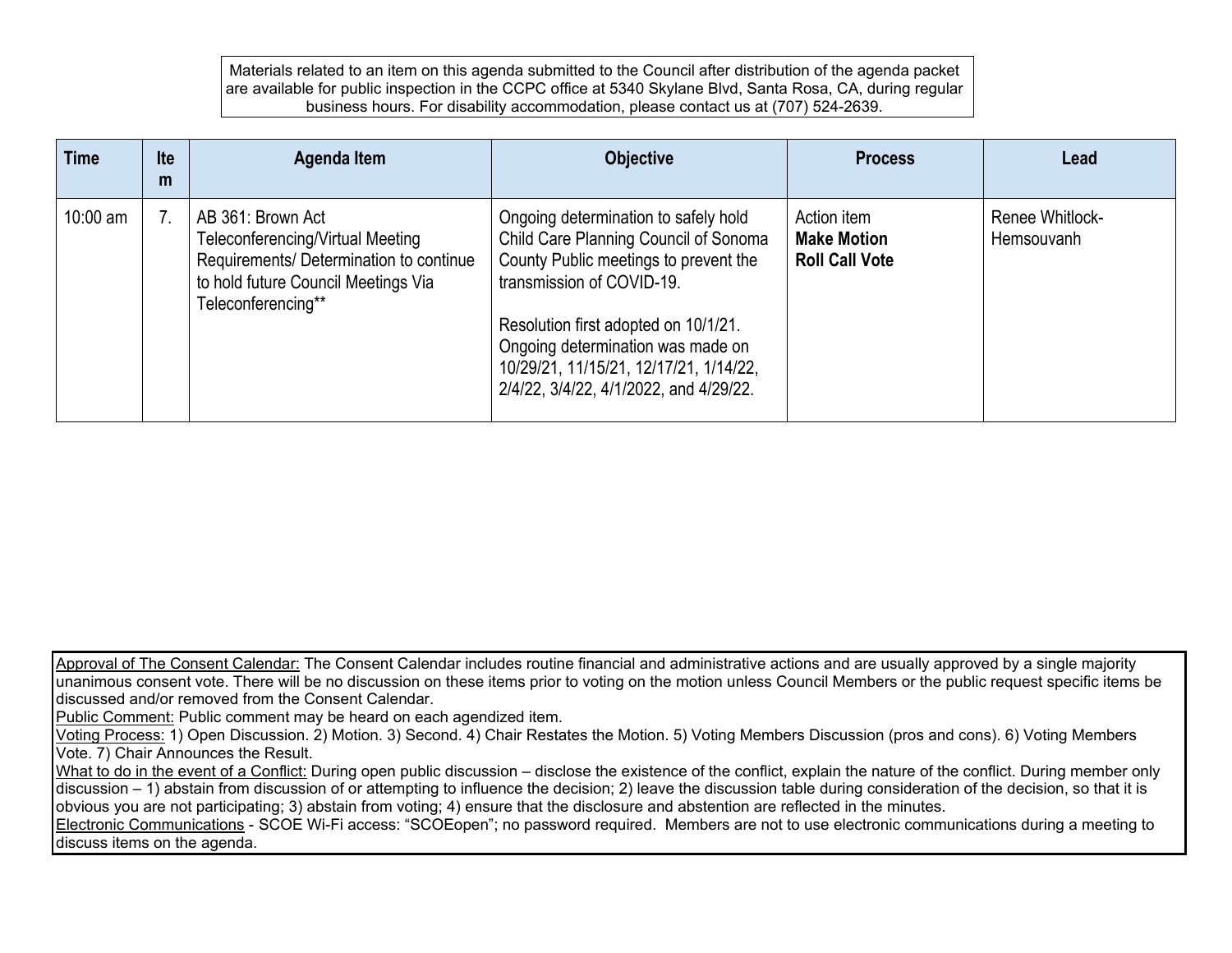| <b>Time</b> | <b>Ite</b><br>m | <b>Agenda Item</b>                                                                                                                              | <b>Objective</b>                                                                                                                                                                                                                                                  | <b>Process</b>                                                                                                                 | Lead                                                                                      |
|-------------|-----------------|-------------------------------------------------------------------------------------------------------------------------------------------------|-------------------------------------------------------------------------------------------------------------------------------------------------------------------------------------------------------------------------------------------------------------------|--------------------------------------------------------------------------------------------------------------------------------|-------------------------------------------------------------------------------------------|
| 10:10 am    | 8.              | <b>Finance Committee</b><br>Evening of Honor Sponsorship**<br>a)<br>2022/2023 Budget Proposal**<br>b)<br>End of Year Spending**<br>$\mathsf{C}$ | Approve Evening of Honor<br>a)<br>sponsorship up to \$1,500.<br>Approve 2022/2023 Budget<br>b)<br>Proposal<br>Approve authorizing the<br>C)<br><b>Executive Committee and</b><br>Treasurer to approve final end-<br>of-year budget revisions for FY<br>2022/2023. | Action items<br><b>Make Motion</b><br><b>Roll Call Vote</b>                                                                    | Cathy Vaughn                                                                              |
| 10:15 am    | 9.              | <b>Executive Committee</b><br>a) Chair-Elect                                                                                                    | A call for Chair-Elect nominations is open<br>until filled.                                                                                                                                                                                                       | Share information                                                                                                              | Renee Whitlock-<br>Hemsouvanh                                                             |
| 10:20 am    | 10.             | Child Care Consumers/Child Care<br>Providers Input/Member Announcements                                                                         | Include direct perspectives and updates<br>on current issues.                                                                                                                                                                                                     | <b>Child Care</b><br>Consumers/Providers and<br>CCPC members share<br>information about<br>issues/trends.<br>Group discussion  | <b>Child Care Consumers</b><br><b>Child Care Providers</b><br><b>Member Announcements</b> |
| 10:25 am    | 11.             | <b>Public Announcements</b>                                                                                                                     | Hear input from non-members on any<br>topic.                                                                                                                                                                                                                      | Public shares<br>announcements                                                                                                 | All                                                                                       |
| 10:30 am    | 12.             | Feedback & In-Kind Contributions Forms                                                                                                          | Links to the CCPC Feedback, and In-<br>Kind Contributions forms are available in<br>the Chat Box for submission.<br>Quarter 4 (April - June) submissions<br>due June 30, 2022.                                                                                    | Follow the links in the<br>Chat Box to provide<br>feedback for today's<br>meeting and submit an In-<br>Kind contribution form. | Renee Whitlock-<br>Hemsouvanh                                                             |

CCPC • Sonoma County Office of Education

5340 Skylane Boulevard • Santa Rosa, CA 95403 • Phone: (707) 524-2639 • Fax: (707) 524-2666

[ccpc@scoe.org](mailto:ccpc@scoe.org) • [www.scoe.org/ccpc](http://www.scoe.org/ccpc)